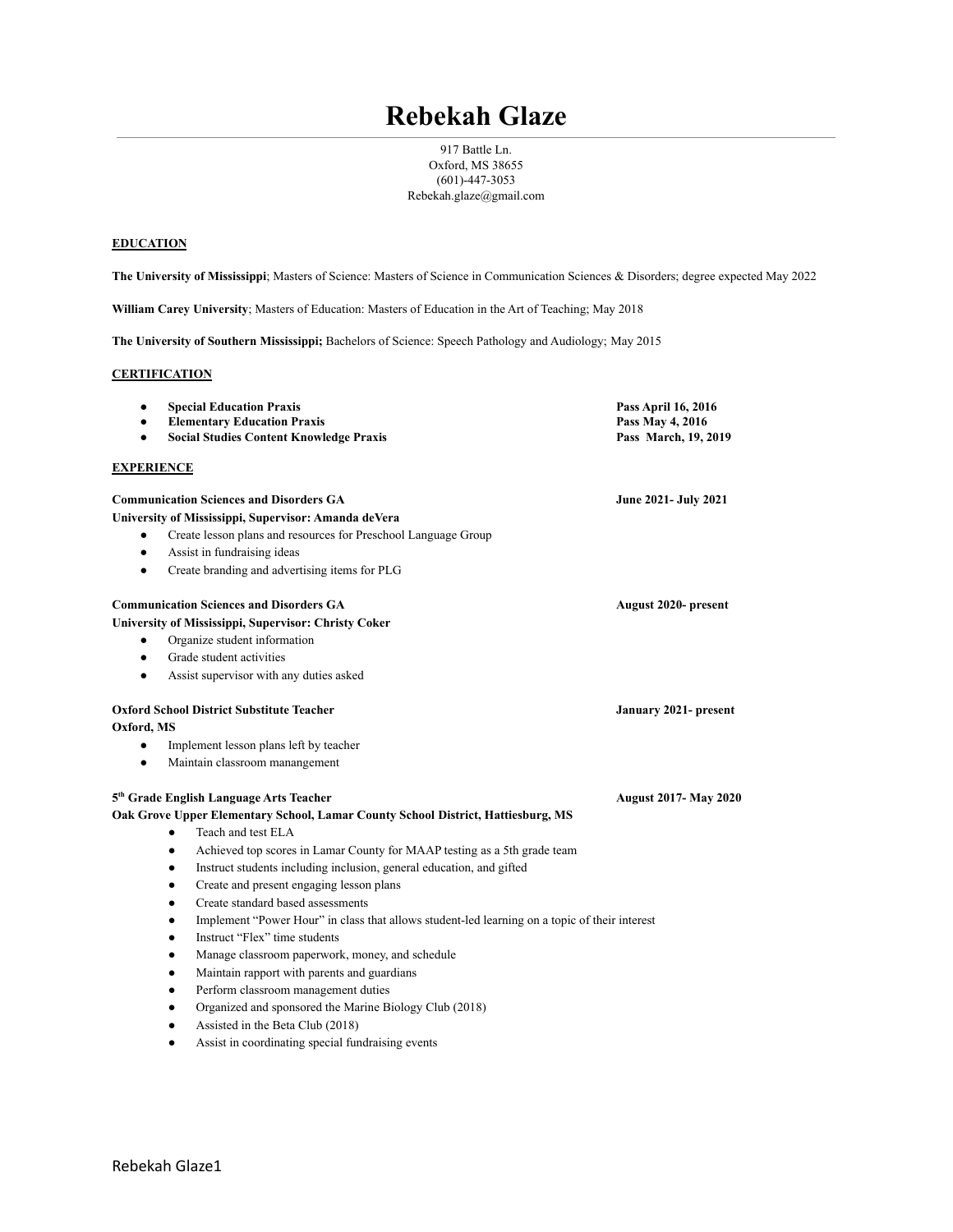# **4 th Grade English Language Arts Teacher August 2016- May 2017 Oak Grove Upper Elementary School, Lamar County School District, Hattiesburg, MS** Taught and tested ELA Instructed students including full resource, inclusion, general education, and gifted ● Created and presented engaging lesson plans ● Created standard based assessments Instructed "Flex" time students ● Managed classroom paperwork, money, and schedule ● Maintained rapport with parents and guardians ● Performed classroom management duties **Learning Depot Summer Teacher Summers 2016, 2017, 2018, 2019 Temple Baptist Church, Hattiesburg, MS** • Teach ages 5, 6, and 7 ● Manage classroom activities and art projects ● Lead Bible lessons ● Create age appropriate lessons **Assistant Kindergarten Teacher August 2015- May 2016 Longleaf Elementary School, Lamar County School District, Hattiesburg, MS** ● Assisted teacher with classroom activities Taught and tested mathematics ● Managed classroom paperwork, money, and schedule ● Maintained rapport with parents and guardians ● Supervised classroom in the absence of the teacher Performed classroom management duties **Counselor Summer 2015 Camp Ozark, Mt. Ida, AR** • Supervised campers in various activities ages 5-18 **●** Certified in ropes course operation **Clinical Certification: LSVT Certification September 2020 COMMUNITY INVOLVEMENT Fall Institute Student Director October 2020- present University of Mississippi; Oxford, MS Emma's Friends Director October 2020- present Oxford, MS; Grace Bible Church Delta Gamma Honor Board Advisor Fall 2018- December 2019 Hattiesburg, MS 4 Friends, Hattiesburg, MS Fall 2011- present Drama Cast Assistant, Temple Baptist Church Christmas Programs Hattiesburg, MS**